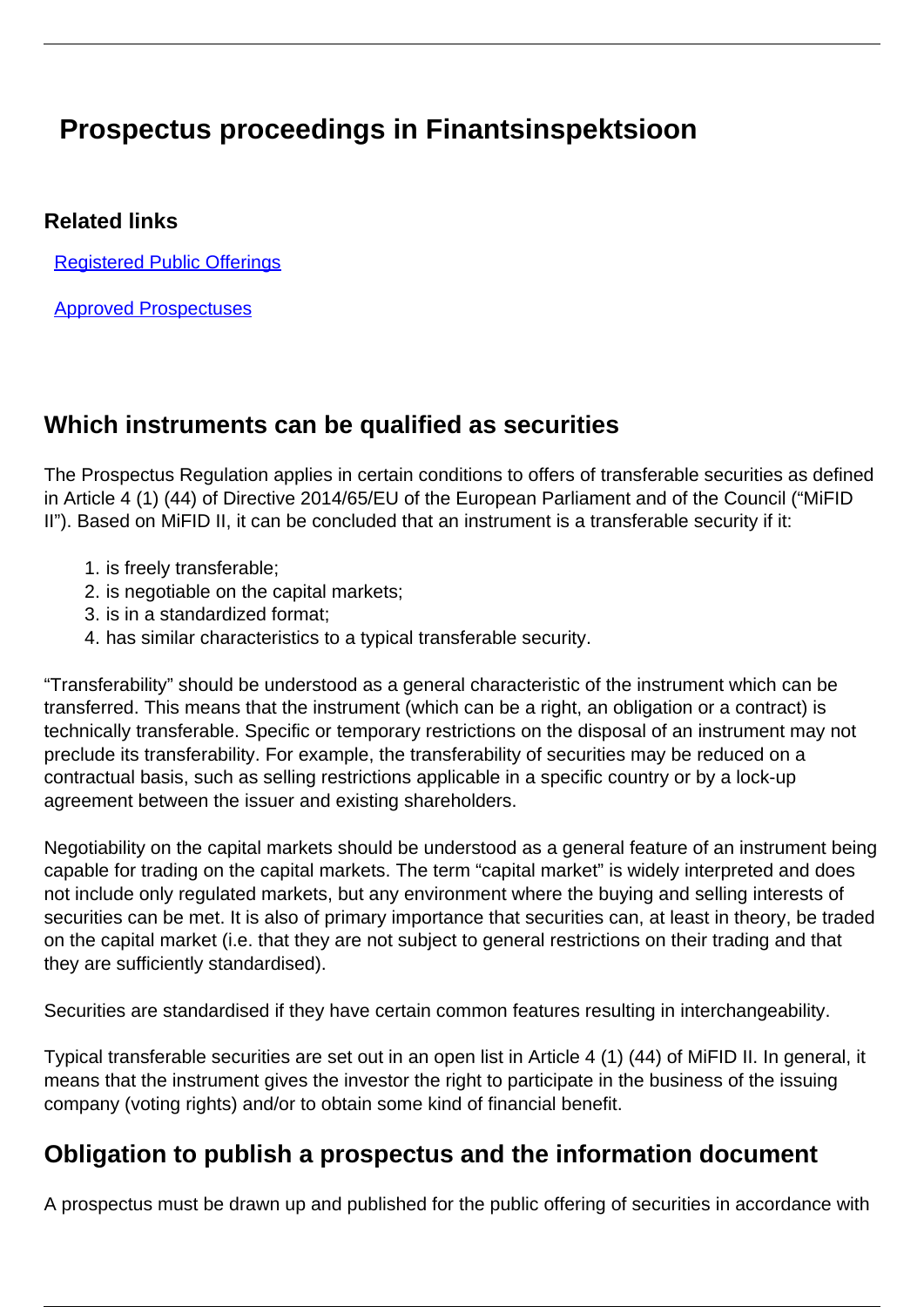Regulation (EU) 2017/1129 of the European Parliament and of the Council (the "Prospectus Regulation") if the total selling price of the securities in all Contracting States exceeds EUR 5 000 000 over a one-year period. The prospectus prepared on the basis of the prospectus regulation shall be approved by the Financial Supervision Authority.

The obligation to publish a prospectus does not apply when:

- an offer of securities is addressed solely to qualified investors;
- an offer of securities is addressed to fewer than 150 natural or legal persons per Member State, other than qualified investors;
- the securities offered have a denomination per unit that amounts to at least EUR 100 000;
- an offer of securities is for investors to acquire securities for an amount of at least EUR 100 000 per investor, for each separate offer.

The full list of exceptions to the obligation to publish a prospectus is set out in Article 1 (4) of the Prospectus Regulation.

Even if the obligation to publish a prospectus does not stem from the conditions of the offer of securities, such an obligation still applies if the securities are applied to be listed on a regulated market, i.e. for admission to trading on a stock exchange. However, there are certain exceptions which are listed in Article 1 (5) of the Prospectus Regulation.

# **Requirements for the information document for the offer of securities**

The issuer of securities must prepare an information document in accordance with the regulation of the Minister of Finance (Requirements for the information document for the offer of securities) in order to organize an offer of securities with a total value of EUR 1 000 000 – 5 000 000 during the one-year period of the offer of securities. The information document is not approved by the Financial Supervision Authority and does not have to be submitted to the Financial Supervision Authority. The securities may not be offered in other Member States on the basis of the information document. In order to offer securities in other Member States, the issuer may at any time draw up a prospectus in accordance with the Prospectus Regulation.

A regulation of the Minister of Finance does not apply if:

- 1. a key investment information documents within the meaning of Article 23 of Regulation (EU) 2020/1503 of the European Parliament and of the Council has been prepared regarding the offer of securities;
- 2. the securities offered are admitted to or admitted to trading on a trading venue within the meaning of subsection 3 (1) of the Securities Market Act;
- 3. information concerning the offer of securities which complies with the rules established for information prepared and disclosed by a trading venue in the case of an offer of securities or admission to trading on a trading venue, regardless of whether the securities are traded on the trading venue or not;
- 4. a prospectus within the meaning of Article 4 (1) of Regulation (EU) 2017/1129 of the European Parliament and of the Council has been prepared on a voluntary basis for the offer of securities; or
- 5. a prospectus has already been prepared for the offer of securities on the basis of Regulation No. 4 of the Minister of Finance of 9 January 2006 "Requirements for the Public Offering, Trading and Listing Prospectus of Securities".

# **Scrutiny and approval of the prospectus in Finantsinspektsioon**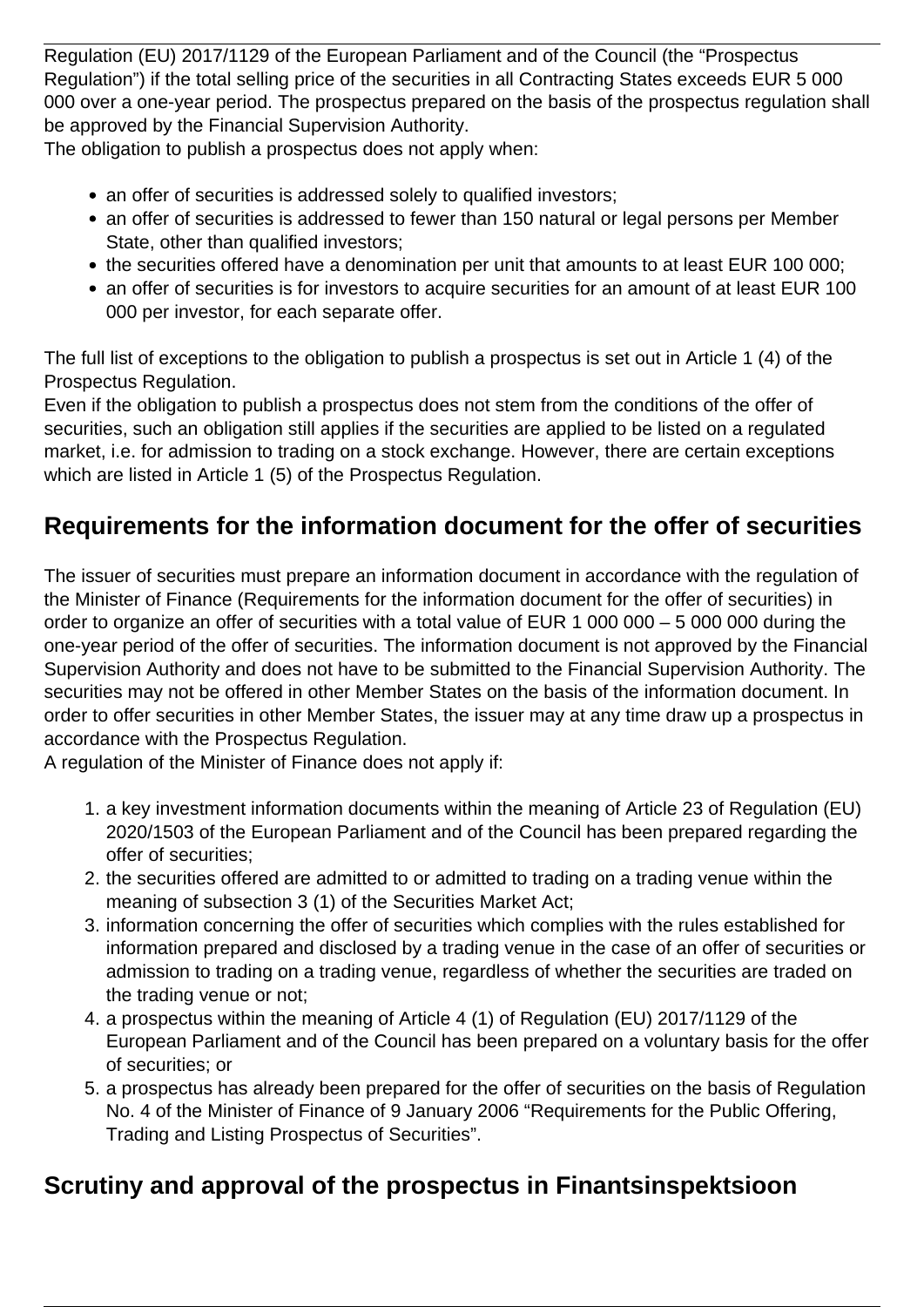We advise you to contact Finantsinspektsioon before submitting your application for approval of the prospectus in order to introduce the circumstances of the planned offer or listing of securities (instruments offered, total volume, purpose of the offer and planned time schedule). You may contact us via e-mail [prospectus@fi.ee.](mailto:prospectus@fi.ee)

In order to apply for the approval of a prospectus, please submit the following documents to Finatsinspektsioon:

- Application document with a respective request signed by the issuer or its authorised representative. The application should also include the contact person that Finantsinspektsioon can contact regarding the prospectus procedure.
- Prospectus (in searchable electronic format).
- Annexes accompanying the prospectus (e.g. financial statements, articles of association).
- A document certifying the payment of the processing fee (the processing fee is EUR 600).
- A cross-reference table indicating the location for each piece of information required under the Prospectus Regulation, or in case not applicable, the reasons for excluding information.

Further requirements for the documents to be submitted are listed in Article 42 of the [Commission](https://eur-lex.europa.eu/legal-content/EN/TXT/?uri=CELEX:32019R0980) [Delegated Regulation \(EU\) 2019/980](https://eur-lex.europa.eu/legal-content/EN/TXT/?uri=CELEX:32019R0980).

Please send your application for approval of the prospectus together with the relevant documents to e-mail at [info@fi.ee.](mailto:info@fi.ee)

Please submit the aforementioned documents in Estonian or English. According to the Securities Market Act, the translation of the prospectus into Estonian shall be prepared and published if the securities are offered in Estonia but the prospectus is not prepared and published in Estonian.

In case the submitted documents do not comply with the requirements set out in the legal acts, and where the prospectus does not contain all the information required for the interests of investors, Finantsinspektsioon shall inform the issuer or the applicant about the changes or supplementary information that is needed. Finantsinspektsioon gives feedback to the issuer or applicant by e-mail within 10 working days after submission of the draft prospectus or submission of an updated version of the prospectus.

If the securities of the issuer have not been offered to the public before or admitted to trading on a regulated market, Finantsinspektsioon is entitled to give the first feedback on the draft prospectus within 20 working days from the submission date. In general, Finantsinspektsioon uses this option of extended time limit.

During the prospectus review, Finantsinspektsioon usually submits several rounds of comments to the issuer or applicant.

When replying to comments submitted by Finantsinspektsioon, please send us the updated documents in two versions, one with "track changes" and the other as "clean" version. Together with the modified version of a prospectus, please also provide us with explanations as to how the Finantsinspektsioon's comments were addressed in the new prospectus version.

Finantsinspektsioon has the right to refuse to approve a prospectus if the issuer, the offeror or an applicant for admission to trading on a regulated market is unable or unwilling to make the necessary changes or provide additional information within the deadline set by Finantsinspektsioon.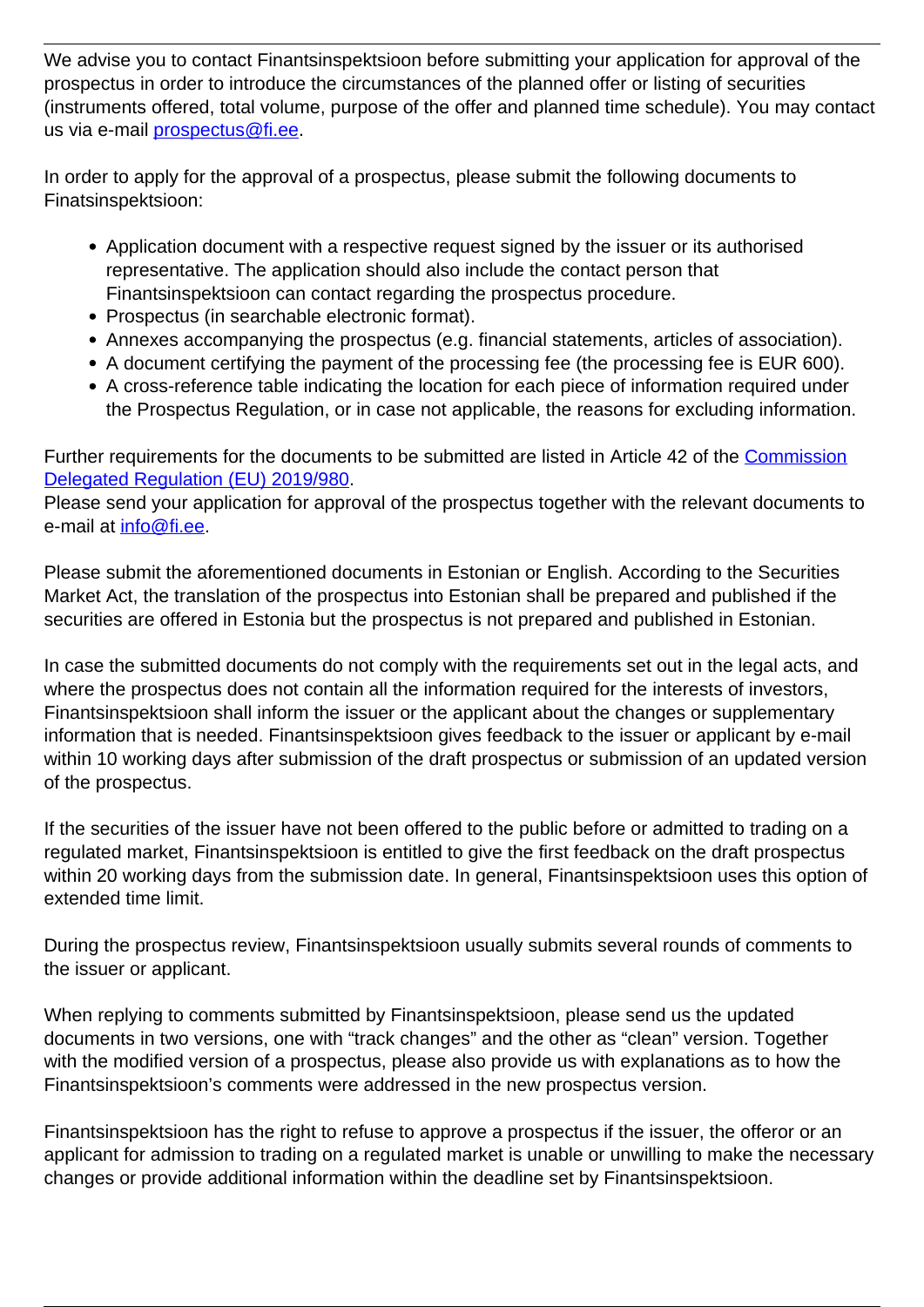Upon approval of the prospectus, Finantsinspektsioon provides the issuer or applicant with a scanned copy of the respective decision. The original decision document shall be sent to the address indicated by the issuer or applicant.

Where an offer of securities to the public or admission to trading on a regulated market occurs in one or more Member States, or in a Member State other than the home Member State, the prospectus approved by the home Member State and any supplements thereto shall be valid for the offer to the public or the admission to trading in any number of host Member States, provided the competent authority of each host Member State is properly notified. In order to notify the host Member States, the issuer or applicant has to submit a respective request to Finantsinspektsioon. A competent authority of the host Member State may require a translation of the summary of the prospectus into a language accepted by this competent authority of the host Member State.

Where a significant new factor, material mistake or material inaccuracy arises or is noted after the approval and publishing of a prospectus, but before the admission to trading of securities, and relates to the information contained in the prospectus, a supplement shall be submitted for approval to Finantsinspektsioon.

Such a supplement shall be approved in the same way as a prospectus in a maximum of five working days and it shall be published in accordance with at least the same arrangements as were applied when the original prospectus was published. The summary, and any translations thereof, shall also be supplemented, where necessary, to take into account the new information included in the supplement. The processing fee for the approval of a supplement is EUR 200.

#### **Publication of the prospectus and advertisement**

The prospectus must not be published before Finantsinspektsioon has approved it.

Once approved, the prospectus shall be made available to the public by the issuer, the offeror or the person asking for admission to trading on a regulated market at a reasonable time in advance of, and at the latest at the beginning of, the offer to the public or the admission to trading of the securities involved.

The prospectus has to be published in any of the following ways:

- on the website of the issuer, the offeror or the person asking for admission to trading on a regulated market;
- on the website of the financial intermediary placing or selling the securities, including paying agents;
- on the website of the regulated market where the admission to trading is sought, or where no admission to trading on a regulated market is sought, the website of the operator of the multilateral trading facility.

Finantsinspektsioon publishes on its website all its approved prospectuses. This, however, cannot be interpreted as making a prospectus available to the public by the issuer.

The prospectus shall be published on a dedicated section of the website which is easily accessible when entering the website. It shall be downloadable, printable and in a searchable electronic format that cannot be modified.